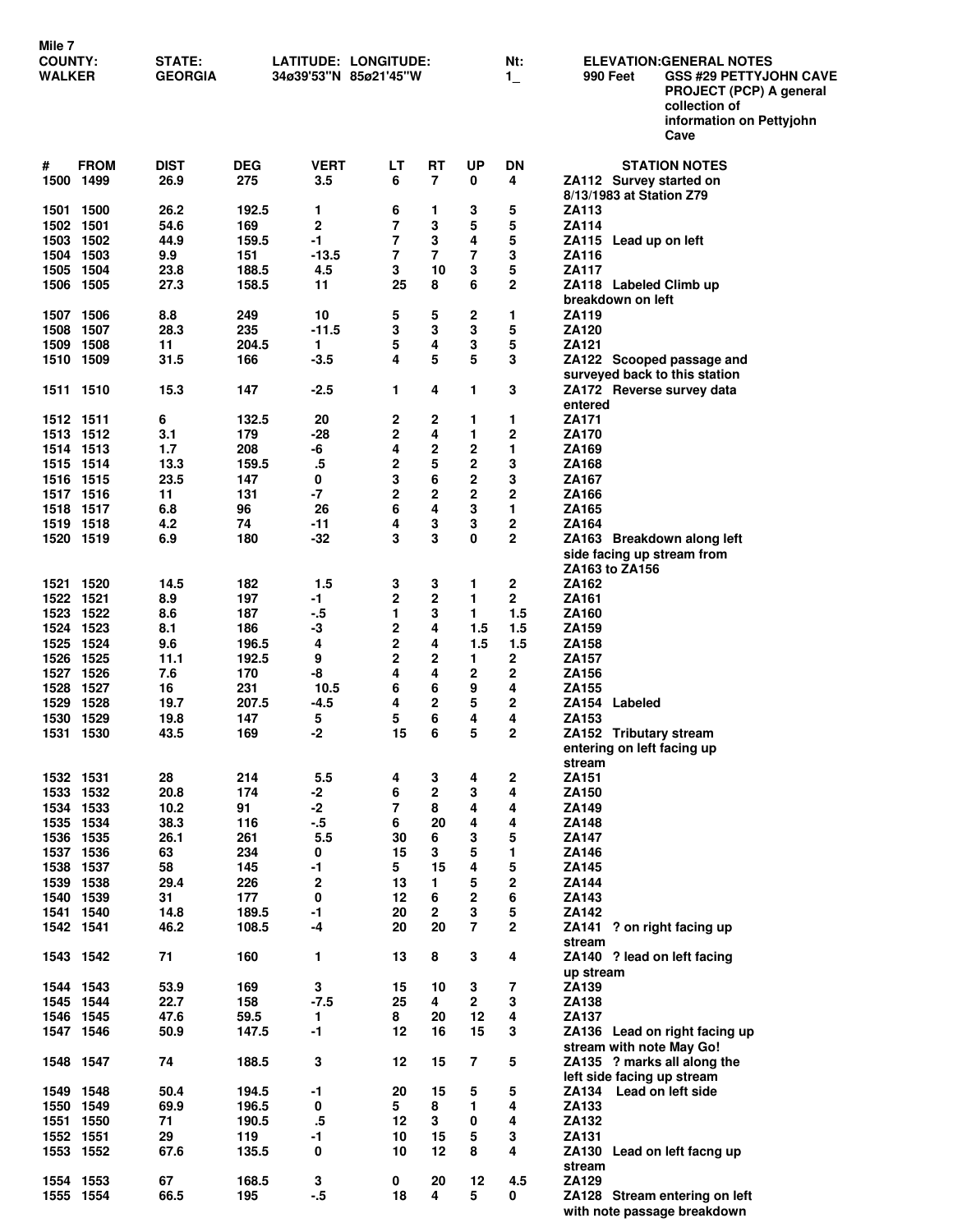|                   |      |          |            |               |             |                |                |                         | stream                                                       |
|-------------------|------|----------|------------|---------------|-------------|----------------|----------------|-------------------------|--------------------------------------------------------------|
| 1556 1555         |      | 59.4     | 185        | $-2.5$        | 6           | 7              | 6              | 1.5                     | <b>ZA127</b>                                                 |
| 1557              | 1556 | 30.2     | 170        | 5             | 0           | 10             | 3.5            | 5                       | ZA126                                                        |
| 1558              | 1557 | 10.1     | 226        | 6             | 8           | 15             | 12             | 5                       | <b>ZA125</b>                                                 |
| 1559              | 1558 | 38.9     | 198        | -4            | 15          | 7              | 15             | 3                       | ZA124                                                        |
| 1560              | 1559 | 67.7     | 174        | 3             | 17          | 3              | 15             | 5                       | ZA123 Labeled 2,665.53 feet                                  |
|                   |      |          |            |               |             |                |                |                         | Surveyed Total 33,545.85 feet                                |
| 1561              | 1560 | 55.83    | 173        | 0             | 18          | 3              | 15             | 5                       | ZA173 From ZA123 8/20/1983                                   |
|                   |      |          |            |               |             |                |                |                         |                                                              |
|                   |      |          |            |               |             |                |                |                         | Survey Date Data taken from a                                |
|                   |      |          |            |               |             |                |                |                         | resurvey made in 2002. Survey                                |
|                   |      |          |            |               |             |                |                |                         | book lost.                                                   |
| 1562 1561         |      | 26.08    | 182        | 0             | 12          | 8              | 6              | 6                       | ZA174 Grim Stream Crawl on                                   |
|                   |      |          |            |               |             |                |                |                         | left facing up stream                                        |
| 1563              | 1562 | 17.33    | 175        | 0             | 3           | 8              | 3              | $\mathbf 2$             | ZA175                                                        |
| 1564 1563         |      | 20       | 149        | 0             | 3           | 8              | 0              | $\mathbf 2$             | <b>ZA176</b>                                                 |
| 1565              | 1564 | 32.5     | 139        | 0             | 3           | 6              | 2              | $\overline{2}$          | <b>ZA177</b>                                                 |
| 1566 1565         |      | 27.75    | 140        | 0             | 2           | 3              | $\overline{2}$ | 0                       | <b>ZA178</b>                                                 |
| 1567              | 1566 | 20.17    | 85         | 0             | 0           | 8              | 1              | .75                     | ZA179                                                        |
| 1568              | 1567 | 17.25    | 74         | 0             | 2           | 15             | $.5\,$         | 1                       | <b>ZA180</b>                                                 |
|                   |      |          |            |               |             |                |                |                         |                                                              |
| 1569              | 1568 | 41       | 89         | 0             | 0           | 8              | 1              | 3                       | ZA181<br>Air over water 4 to 6                               |
|                   |      |          |            |               |             |                |                |                         | inches                                                       |
| 1570 1531         |      | 25       | 99         | 0             | 32          | 8              | 5              | 0                       | ZA182 From ZA152 Measurements                                |
|                   |      |          |            |               |             |                |                |                         | taken from plot survey data                                  |
|                   |      |          |            |               |             |                |                |                         | lost.                                                        |
| 1571              | 1570 | 30       | 22         | 0             | 44          | 6              | 5              | 0                       | <b>ZA183</b>                                                 |
| 1572 1571         |      | 19       | 160        | 0             | 0           | 4              | 5              | 0                       | <b>Survey follows</b><br>ZA184                               |
|                   |      |          |            |               |             |                |                |                         | tributary stream                                             |
| 1573              | 1572 | 20       | 195        | 0             | 2           | 2              | 5              | 0                       | ZA185                                                        |
| 1574 1573         |      | 13       | 174        | 0             | 4           | 2              | 5              | 0                       | ZA186                                                        |
|                   |      |          |            |               |             |                |                |                         |                                                              |
| 1575              | 1574 | 19       | 96         | 0             | 4           | 3              | 5              | 0                       | ZA187                                                        |
| 1576              | 1575 | 18       | 133        | 0             | 4           | 9              | 5              | 0                       | <b>ZA188</b>                                                 |
| 1577 1576         |      | 40       | 102        | 0             | 6           | 12             | 5              | 0                       | ZA198 Too low 441.91 feet                                    |
|                   |      |          |            |               |             |                |                |                         | Surveyed Total 33,987.76 feet                                |
| 1578 15           |      | 33       | 230        | -44.18        | 3           | 4              | 33             | 10                      | From P15 in the<br>18                                        |
|                   |      |          |            |               |             |                |                |                         | Autograph Room 3/21/1987 Survey                              |
|                   |      |          |            |               |             |                |                |                         | <b>Date</b>                                                  |
| 1579 1578         |      | 10       | 230        | $-89.99$      | 2           | 2              | 43             | 0                       | 19                                                           |
|                   |      | 17.5     | 182        | $-11.54$      | 5           | 1              | 4              | 4                       | 20                                                           |
| 1580              | 1579 |          |            |               |             |                |                |                         |                                                              |
| 1581              | 1580 | 11.5     | 342        | 0             | 2           | 2              | 2              | 2                       | 21                                                           |
| 1582              | 1581 | 18       | 310        | -11.21        | $\mathbf 0$ | 5              | 1              | 4                       | 22                                                           |
| 1583 1582         |      | 19.5     | 18         | 0             | 3           | 4.5            | 1.5            | 2                       | 23<br>Air and some digging has                               |
|                   |      |          |            |               |             |                |                |                         | 98.51 feet<br>taken place                                    |
|                   |      |          |            |               |             |                |                |                         | <b>THC New Cave Surveyed Total</b>                           |
|                   |      |          |            |               |             |                |                |                         | 34,086.27                                                    |
| 1584 1583         |      | 0        | 220        | 0             | 4           | 4              | 3              | 3                       | ES17 Duplicate survey not used                               |
| 1585 163          |      |          |            | $-19.47$      | 1           | 1              | 1              | 1                       | ES18 From J21 Tight to                                       |
|                   |      |          |            |               |             |                |                |                         |                                                              |
|                   |      | 9        | 160        |               |             |                |                |                         |                                                              |
|                   |      |          |            |               |             |                |                |                         | stream 8/22/1987 Survey Date                                 |
| 1586 1585         |      | 4        | 160        | $-89.99$      | 2           | 2              | 2              | 2                       | <b>ES19</b>                                                  |
| 1587 1586         |      | 11       | 150        | 0             | 3           | 0              | 2              | 2                       | <b>ES20</b>                                                  |
| 1588              | 1587 | 18       | 70         | 0             | 4           | $\mathbf 0$    | $\overline{2}$ | 2                       | <b>ES21</b><br><b>Junction to Dome with</b>                  |
|                   |      |          |            |               |             |                |                |                         | bolt about half way up                                       |
| 1589              | 1588 | 33       | 25         | 0             | 3           | 0              | 6              | 2                       | <b>ES23</b>                                                  |
| 1590              | 1589 | 32       | 19         | 0             | 3           | 0              | 6              | 2                       | <b>ES24</b>                                                  |
|                   |      | 13       | 10         | 0             | 4           | 0              | 2              | 2                       | <b>ES25</b>                                                  |
| 1591 1590         |      |          |            |               |             |                |                |                         |                                                              |
| 1592 1591         |      | 20       | 70         | 0             | $\pmb{0}$   | 4              | 2              | 2                       | <b>ES26</b>                                                  |
| 1593 1592         |      | 13       | 140        | 0             | 2           | $\overline{2}$ | 2              | 2                       | <b>ES27</b>                                                  |
| 1594 1593         |      | 12       | 170        | 0             | 4           | 0              | 2              | $\mathbf 2$             | <b>ES28</b><br><b>Blocked at stream level</b>                |
| 1595 1592         |      | 20       | 170        | 11.54         | 2           | $\overline{2}$ | $\overline{2}$ | $\mathbf{2}$            | <b>ES29</b><br>From ES26 up on left                          |
|                   |      |          |            |               |             |                |                |                         | side                                                         |
| 1596              | 1595 | 17       | 140        | $-6.76$       | 6           | 0              | 5              | 3                       | <b>ES30</b><br>Edge of small dome                            |
| 1597 1596         |      | 12       | 110        | $-9.59$       | 0           | 6              | 12             | $\overline{\mathbf{2}}$ | <b>ES31</b>                                                  |
| 1598 1597         |      | 13       | 160        | 0             | 3           | 0              | 12             | 1                       | <b>ES32</b>                                                  |
| 1599              | 1598 | 10       | 140        | 0             | 0           | 4              | $\overline{2}$ | 1                       | <b>ES33</b><br>Edge of large dome                            |
| 1600              | 1599 | 9        | 190        | 19.47         | 5           | 0              | 40             | 1                       | <b>ES34</b><br>Center of 40 foot dome                        |
| 1601              | 1600 | 10       | 110        | 11.54         | 0           | 3              | 37             | 3                       | <b>ES35</b><br><b>Crowell Domes</b>                          |
|                   |      |          |            |               |             |                |                |                         |                                                              |
|                   |      |          |            |               |             |                |                |                         | Discovered 8/22/1987                                         |
| 1602 1601         |      | 7        | 180        | 34.85         | 0           | 3              | 2              | 2                       | <b>ES36</b>                                                  |
| 1603              | 1602 | 23       | 260        | 12.56         | 20          | 0              | 50             | $\overline{\mathbf{2}}$ | <b>ES37</b><br>Center of 50 foot dome                        |
| 1604 1603         |      | 19       | 210        | -18.41        | 20          | 3              | 50             | 1                       | <b>ES38</b>                                                  |
| 1605              | 1604 | 16       | 200        | 0             | 0           | 2              | 8              | 2                       | <b>ES39</b><br><b>Rim Stone pool</b>                         |
| 1606              | 1605 | 4        | 200        | 89.99         | 0           | $\overline{2}$ | 6              | 4                       | <b>ES40</b><br>4 foot climb up into                          |
|                   |      |          |            |               |             |                |                |                         | passage                                                      |
| 1607              | 1606 | 8        | 240        | 0             | 0           | 3              | 5              | 4                       | <b>ES41</b>                                                  |
| 1608              | 1607 | 14       | 180        | 0             | 0           | 3              | 10             | 4                       | Small dome<br><b>ES42</b>                                    |
|                   | 1608 | 22       | 250        | 0             | 0           | 6              | 20             | 4                       | <b>ES43</b>                                                  |
| 1609              | 1609 | 12       |            | 19.47         | 4           | 0              | 18             | 6                       | <b>ES44</b>                                                  |
| 1610              |      |          | 160        |               |             |                |                |                         |                                                              |
| 1611 1610         |      | 10       | 120        | 17.46         | 1           | 4              | 4              | 1                       | <b>ES45</b>                                                  |
| 1612 1611         |      | 16       | 220        | 0             | 3           | 0              | 2              | 2                       | <b>ES46</b>                                                  |
| 1613 1612         |      | 21       | 180        | 0             | 5           | 5              | 6              | 0                       | <b>ES47</b>                                                  |
| 1614 1613         |      | 8        | 180        | 89.99         | 3           | 1              | 2              | 4                       | <b>ES48</b><br>Climb up 8 feet                               |
| 1615<br>1616 1615 | 1614 | 18<br>15 | 180<br>110 | 12.84<br>7.66 | 0<br>3      | 3<br>0         | 4<br>2         | 2<br>2                  | <b>ES49</b><br><b>ES50</b><br><b>Edge of dome Formations</b> |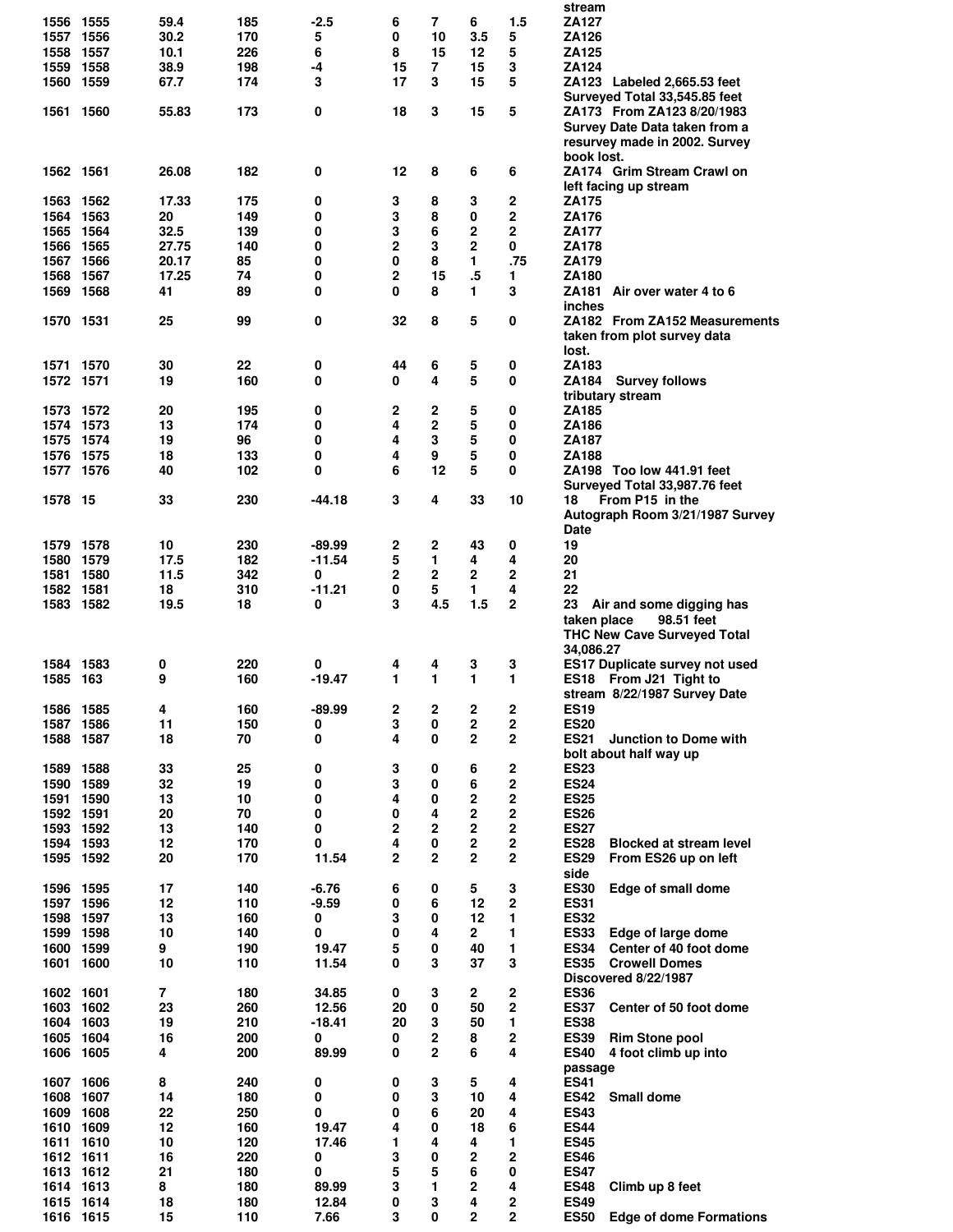|                   |      |            |           |                   |              |              |                  |             | on wall                                |
|-------------------|------|------------|-----------|-------------------|--------------|--------------|------------------|-------------|----------------------------------------|
| 1617 1616         |      | 24         | 110       | 0                 | 0            | 8            | 20               | 1           | <b>ES51</b>                            |
| 1618 1616         |      | 23         | 80        | 0                 | 0            | 4            | 20               | 1           | <b>ES52</b><br>Start of long high room |
| 1619 1618         |      | 18         | 140       | 0                 | 0            | 4            | 20               | 1           | <b>ES53</b><br>511.56 feet THC New     |
|                   |      |            |           |                   |              |              |                  |             | Cave Surveyed Total 34,597.83          |
|                   |      |            |           |                   |              |              |                  |             | feet                                   |
| 1620 171          |      | 18.5       | 330       | 0                 | 4            | $\mathbf 2$  | 4                | 1           | ESD11 From J29 9/26/1987               |
|                   |      |            |           |                   |              |              |                  |             | <b>Survey Date</b>                     |
| 1621 1620         |      | 9.5        | 360       | 0                 | 4            | 5            | 6.5              | 4           | <b>ESD12</b>                           |
| 1622 1621         |      | 11         | 160       | 89.99             | 3            | 4            | 3                | 15          | ESD13 Climb up 11 feet                 |
| 1623 1622         |      | 9.5        | 360       | 0                 | 1            | 1            | 3                | 6           | ESD14                                  |
| 1624 1623         |      | 13.5       | 160       |                   | 20           | 5            | 6                | 20          |                                        |
|                   |      |            |           | .98               |              |              |                  |             | ESD15 Climb up 13.5 feet               |
| 1625              | 1624 | 19         | 160       | $-28.27$          | 1            | 8            | 1                | 0           | ESD <sub>16</sub>                      |
| 1626 1625         |      | 8          | 70        | $-14.48$          | 1            | 4            | 3                | 0           | ESD17                                  |
| 1627 1626         |      | 18         | 165       | 0                 | 5            | 20           | 4                | 4           | ESD <sub>18</sub>                      |
| 1628 1627         |      | 11.5       | 250       | $-20.35$          | 5            | 10           | 4                | 6           | ESD19 118.50 feet THC New              |
|                   |      |            |           |                   |              |              |                  |             | Cave Surveyed Total 34,716.33          |
|                   |      |            |           |                   |              |              |                  |             | feet                                   |
| 1629              | -58  | 50         | 190       | 12                | 4            | 8            | 0                | 6           | 8<br>From P53 9/23/1989 Survey         |
|                   |      |            |           |                   |              |              |                  |             | Date                                   |
| 1630              | 1629 | 25.4       | 245       | $-12$             | 4            | 4            | $\boldsymbol{2}$ | 0           | 9                                      |
| 1631              | 1630 | 37.2       | 185       | 0                 | 4            | 4            | $\overline{2}$   | 0           | 10<br><b>Pancake Squeeze Two</b>       |
|                   |      |            |           |                   |              |              |                  |             | foot high crawl                        |
| 1632 1631         |      | 56.5       | 200       | $-5$              | 10           | 10           | $\overline{.5}$  | 4           | 143.96 feet THC New<br>11              |
|                   |      |            |           |                   |              |              |                  |             | Cave Survey Total 34,860.29            |
|                   |      |            |           |                   |              |              |                  |             |                                        |
|                   |      |            |           |                   |              |              |                  |             | feet                                   |
| 1633 1473         |      | 13.58      | 157       | 33                | 5            | 5            | 12               | 0           | AA05J 11/10/1991 Survey Date           |
| 1634 1633         |      | 11.67      | 158       | 90                | 5            | 5            | $\overline{2}$   | 12          | <b>AA05I</b>                           |
| 1635              | 1634 | 7          | 191       | 17                | 5            | 5            | 5                | 2           | AA05H                                  |
| 1636              | 1635 | 2          | 192       | 90                | 5            | 5            | 5                | 2           | AA05G                                  |
| 1637 1636         |      | 26         | 118       | 43                | 5            | 5            | 10               | $\bf 2$     | AA05F High Anxiety                     |
| 1638 1637         |      | 13.7       | 125       | 27                | 20           | 5            | 20               | 5           | AA05C                                  |
| 1639              | 1638 | 41         | 118       | -5                | 60           | 5            | 40               | 5           | AA05A                                  |
| 1640 1639         |      | 40.83      | 79        | 13                | 5            | 5            | 5                | 5           | AA05B                                  |
| 1641 1640         |      | 40         | 349       | 27                | 40           | 41           | 20               | 20          | AA05                                   |
| 1642 1641         |      | 40         | 81        | 13                | 5            | 50           | 20               | 10          | AA04                                   |
| 1643 1642         |      | 25         | 98        | 10                | 5            | 45           | 20               | 10          | AA03                                   |
|                   |      |            |           |                   |              |              |                  |             |                                        |
| 1644              | 1643 | 4          | 99        | 90                | 5            | 45           | 20               | 10          | AA02                                   |
| 1645              | 1644 | 38         | 93        | -4                | 5            | 40           | 15               | 5           | AA01<br><b>Bat Bones</b>               |
| 1646              | 1645 | 21.75      | 102       | -6                | 8            | 2            | 2                | 10          | AA00<br><b>Fissure lead</b>            |
| 1647 1641         |      | 25.83      | 297       | -24               | 20           | 5            | 10               | 10          | <b>AA05D</b>                           |
| 1648 1647         |      | 24.42      | 276       | -3                | $\mathbf{2}$ | 2            | $\mathbf{2}$     | 1           | AA05E Tight hole 336.70                |
|                   |      |            |           |                   |              |              |                  |             |                                        |
|                   |      |            |           |                   |              |              |                  |             | feet THC New Cave Surveyed             |
|                   |      |            |           |                   |              |              |                  |             |                                        |
| 1649              | 33   | 19.9       | 264       | -16               | 4            | 5            | 3                | 0           | Total 35,196.99 feet<br>36             |
|                   |      |            |           |                   |              |              |                  |             | Hole 2 X 1.5 in the                    |
|                   |      |            |           |                   |              |              |                  |             | side of a depression in the            |
|                   |      |            |           |                   |              |              |                  |             | floor. From P33 12/19/1992             |
|                   |      |            |           |                   |              |              |                  |             | <b>Survey Date</b>                     |
| 1650 1649         |      | 10.3       | 360       | -7                | 4            | 4            | 3                | $\mathbf 2$ | 37<br>Great hole to pack the           |
|                   |      |            |           |                   |              |              |                  |             | kids into.                             |
| 1651 1650         |      | 11.7       | 22        | 24                | $\mathbf{2}$ | $\mathbf 2$  | $.5\,$           | 5           | 38<br>At the end you can               |
|                   |      |            |           |                   |              |              |                  |             | almost stand.                          |
| 1652 34           |      | 15.4       | 262       | 3                 | 17           | 27           | 4                | $\mathbf 2$ | 23<br>From P34 Shot to Doug's          |
|                   |      |            |           |                   |              |              |                  |             | Pit                                    |
| 1653 1652         |      | 8.6        | 258       | -22               | 5            | 10           | 5                | 1           | 24<br>Doug's Pit                       |
| 1654 1653         |      | 11.7       | 280       | $-49$             | 5            | 5            | 3                | 1           | 25                                     |
| 1655 1654         |      | 8.5        | 250       | $-32$             | 5            | 3            | 1                | 0           | 26                                     |
| 1656 1655         |      | 3          | 210       | $-45$             | .5           | 0            | 4                | 0           | 27<br>Lead 80.40 feet of new           |
|                   |      |            |           |                   |              |              |                  |             |                                        |
|                   |      |            |           |                   |              |              |                  |             | Survey THC Total 35,277.39 feet        |
| 1657 203          |      | 25.6       | 11        | -87               | 6            | 0            | 1                | 3           | From J66 Easy route to<br>16           |
|                   |      |            |           |                   |              |              |                  |             | Valcano Room 1/16/1993 Survey          |
|                   |      |            |           |                   |              |              |                  |             | Date                                   |
| 1658 1657         |      | 6.2        | 288       | $-19.2$           | 0            | 5            | $.5\,$           | 1           | 17<br>Lay on your back and             |
|                   |      |            |           |                   |              |              |                  |             | slide sideways.                        |
| 1659 1658         |      | 21.6       | 20        | 29.8              | 1            | 3            | 0                | 3           | 18                                     |
| 1660 1659         |      | 5.2        | 23        | $-18.8$           | 1            | 6            | 1                | 1           | 19                                     |
| 1661 1660         |      | 6          | 29        | $-32$             | 1.5          | 0            | 2                | 1.5         | 20                                     |
| 1662 1661         |      | 13.5       | 359       | $-1$              | 3            | 2            | 3                | 2           | 21<br>Close to G13                     |
| 1663 229          |      | 22         | 194       | $-40.3$           | 0            | 4            | 4                | 5           | From G14 Going Down<br>22B             |
| 1664 1663         |      | 26.8       | 188       | $-16.4$           | 4            | $\mathbf{2}$ | $\mathbf{2}$     | 2           | <b>22C</b>                             |
| 1665 1663         |      | 19.3       | 314       | $-33.4$           | 10           | 20           | 3                | $.5\,$      | 22D                                    |
| 1666 1665         |      | 30         | 285       | $-17.8$           | 8            | 15           |                  |             | 22E<br><b>Bottom</b>                   |
|                   |      |            |           |                   |              |              | $.5\,$           | $.5\,$      |                                        |
| 1667 235          |      | 13.9       | 92        | 0                 | 3            | 3            | $\overline{2}$   | 3           | 27A<br>From G20 to back of Mid         |
|                   |      |            |           |                   |              |              |                  |             | Room                                   |
| 1668 242          |      | 12         | 280       | $-27.5$           | 11.1         | 0            | 4                | 3           | 34<br>From G27 to lower part           |
|                   |      |            |           |                   |              |              |                  |             | of small formation room                |
| 1669 248          |      | 17.8       | 55        | $-6.2$            | 20           | 1            | 4                | 10          | 33D<br>From G33                        |
| 1670 1669         |      | 6.2        | 39        | $-21.1$           | 30           | 6            | 1                | 5           | 33E                                    |
| 1671 1670         |      | 16.6       | 45        | 3.5               | 4            | 3            | 3                | $\mathbf 2$ | 33F                                    |
| 1672 1671         |      | 15         | 29        | $-10.8$           | 0            | $\mathbf{2}$ | $.5\,$           | 4           | 33G                                    |
| 1673<br>1674 1670 | 1672 | 14<br>20.2 | 27<br>277 | $-12.7$<br>$-7.9$ | 3<br>30      | 5<br>6       | $.5\,$<br>1      | 1<br>5      | 33H<br>33E1<br>From 33E                |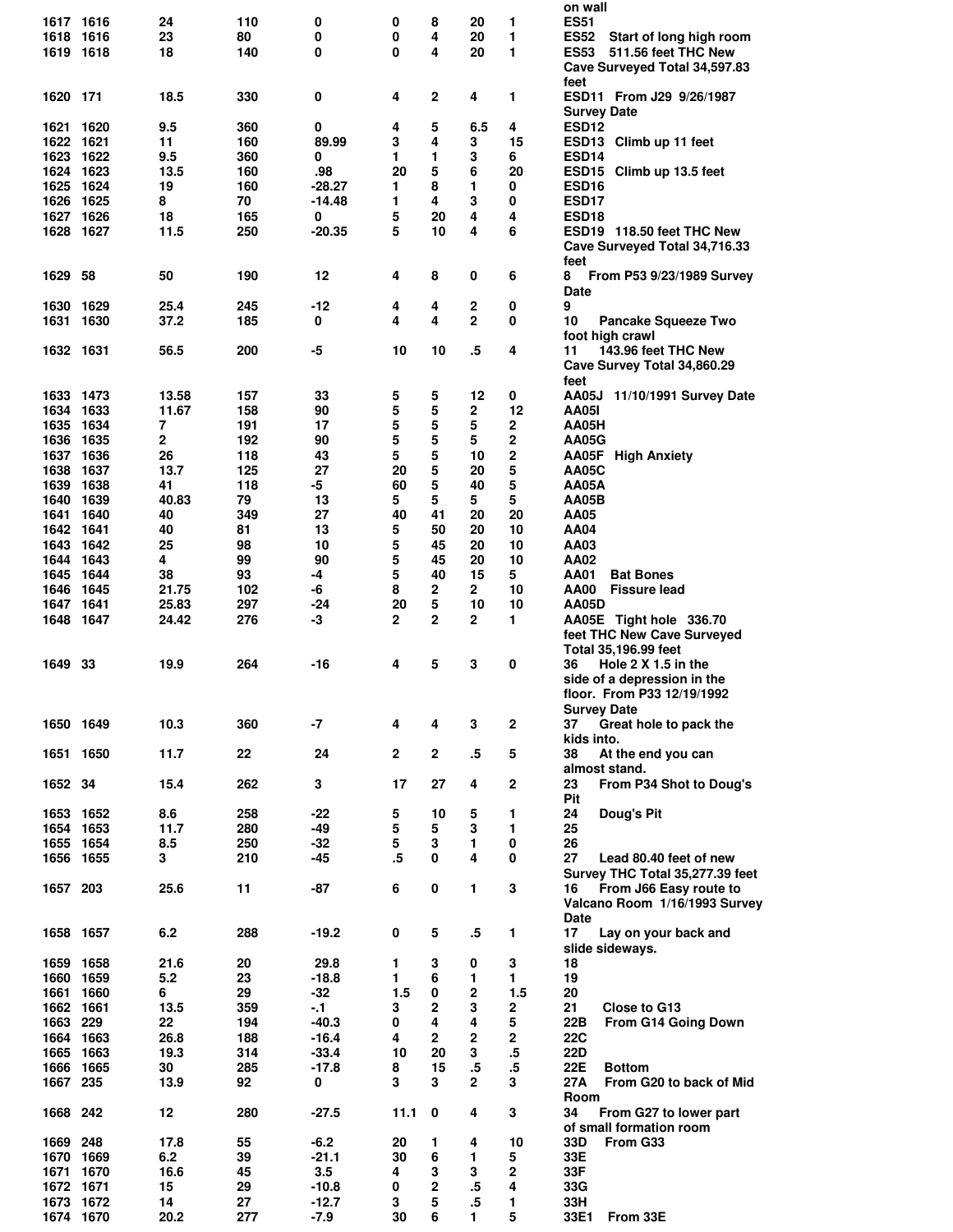|           | 1674      | 8.2   | 222          | -29.4          | 10          | 0           | 3                       | 7              | 33E2                                                        |
|-----------|-----------|-------|--------------|----------------|-------------|-------------|-------------------------|----------------|-------------------------------------------------------------|
| 1676      | 248       | 27.1  | 76           | 4.3            | 1.5         | 1.5         | 2                       | 0              | 33C1<br>From G33                                            |
| 1677      | 1676      | 22    | 33           | 1.4            | 0           | 6           | 8                       | 3              | 33C2<br>End                                                 |
| 1678 252  |           | 14.4  | 43           | $-22.4$        | 0           | 4           | 5                       | 3              | From G37 to start of<br>40                                  |
|           |           |       |              |                |             |             |                         |                | crawl to avoid climb, Crawl                                 |
|           |           |       |              |                |             |             |                         |                | exits below window in Volcano                               |
|           |           |       |              |                |             |             |                         |                | Room. 316.49 feet THC new                                   |
|           |           |       |              |                |             |             |                         |                | Surveyed Total 35,593.88 feet.                              |
| 1679 769  |           | 40    | 198          | 90             | 10          | 10          | 3                       | 40             | EE01 8/21/1993 Survey Date                                  |
|           |           |       |              |                |             |             |                         |                |                                                             |
|           |           |       |              |                |             |             |                         |                | Above the Double Echo Domes.                                |
| 1680      | 1679      | 14.19 | 239.1        | 33.7           | 3           | 3           | 4                       | 3              | EE02                                                        |
| 1681      | 1680      | 16.91 | 294.3        | .5             | 3           | 3           | 20                      | $\overline{2}$ | EE03                                                        |
| 1682      | 1681      | 14.19 | 290.6        | 28.5           | 2           | 5           | 4                       | 1              | <b>EE04</b>                                                 |
| 1683      | 1681      | 11.25 | 197.8        | 52.6           | 4           | 0           | 8                       | 4              | <b>EE05</b>                                                 |
| 1684      | 1681      | 12.85 | 115.2        | 39.6           | 5           | 8           | 5                       | 2              | <b>EE06</b>                                                 |
| 1685      | 1684      | 13.14 | 47.4         | 7.3            | 0           | 20          | 3                       | 3              | <b>EE07</b>                                                 |
| 1686      | 1685      | 37.21 | 87.1         | $-8$           | 20          | 20          | 3                       | 1              | EE08<br><b>Mike's Fissure</b>                               |
| 1687      | 1686      | 39.98 | 54.5         | 8.             | $\mathbf 2$ | 5           | $\mathbf{2}$            | 1              | EE09<br><b>Sharron Getty</b>                                |
| 1688      | 1687      | 19.98 | 74           | 4.4            | 30          | 5           | 1.5                     | 6              | <b>EE10</b><br><b>Sharron Getty</b>                         |
|           |           |       |              |                |             |             |                         |                |                                                             |
| 1689      | 1687      | 30.62 | 161.4        | 2.9            | 40          | 0           | .5                      | 3              | <b>EE11</b>                                                 |
| 1690      | 1689      | 42.91 | 82.4         | 2.5            | 1           | 4           | 1                       | 10             | <b>EE12</b>                                                 |
| 1691      | 1689      | 16.51 | 121.1        | 1.1            | 5           | 2           | 2                       | 0              | <b>EE13</b><br>Over dome                                    |
| 1692      | 1691      | 9.67  | 189          | $-51.8$        | 8           | 5           | 6                       | 2              | <b>EE14</b>                                                 |
| 1693      | 1692      | 15.82 | 150.7        | 6.4            | 5           | 12          | 2                       | 5              | <b>EE15</b>                                                 |
| 1694      | 1693      | 23.35 | 189.1        | 8.2            | 5           | 12          | $\overline{2}$          | 5              | <b>EE16</b>                                                 |
| 1695      | 1694      | 40.05 | 221.3        | 4.1            | 10          | 17          | 4                       | 3              | <b>EE17</b>                                                 |
| 1696      | 1695      | 22.99 | 199.5        | $-11.6$        | 7           | 1           | 3                       | 3              | <b>EE18</b>                                                 |
| 1697      | 1696      | 16.71 | 133.5        | $\mathbf{.2}$  | 0           | 4           | 4                       | 2              | <b>EE19</b>                                                 |
|           |           |       |              |                |             |             |                         | 2              |                                                             |
| 1698      | 1697      | 11.84 | 178.6        | $-3$           | 0           | 5           | 3                       |                | <b>EE20</b>                                                 |
| 1699      | 1698      | 19.45 | 227.7        | 3.9            | 7           | 0           | 1.5                     | $\overline{2}$ | <b>EE21</b>                                                 |
| 1700 1699 |           | 1     | 227.1        | -90            | 7           | 0           | 2.5                     | 1              | <b>EE22</b>                                                 |
| 1701      | 1700      | 10.25 | 194.6        | 9              | 2           | 6           | 3                       | 4              | <b>EE23</b>                                                 |
| 1702      | 1701      | 6.86  | 197.7        | 46.3           | 0           | 4           | $\overline{\mathbf{2}}$ | 3              | <b>EE24</b>                                                 |
| 1703      | 1702      | 12.97 | 80.9         | $-2.2$         | 0           | 4           | 4                       | 3              | <b>EE25</b>                                                 |
| 1704      | 1703      | 6.4   | 130          | 13.4           | 6           | 6           | 2.5                     | 3              | <b>EE26</b>                                                 |
| 1705 1704 |           | 9.59  | 93.1         | 9.9            | 2           | $\mathbf 2$ | 7                       | 0              | <b>EE27</b>                                                 |
| 1706      | 1705      | 7.93  | 142.6        | $-15.9$        | 8           | 3           | 7                       | 0              | <b>EE28</b>                                                 |
|           |           |       |              |                |             |             |                         |                |                                                             |
| 1707      | 1706      | 11.51 | 137.6        | 3.8            | 5           | 2           | 3                       | 2.5            | <b>EE29</b>                                                 |
| 1708      | 1707      | 10.35 | 77.3         | 14.2           | 20          | 4           | 6                       | 4              | <b>EE30</b>                                                 |
| 1709      | 1708      | 5.28  | 110          | 22.4           | 25          | 8           | 0                       | 4              | <b>EE31</b>                                                 |
| 1710 1709 |           | 13.89 | 175.5        | 49.3           | 40          | 30          | 0                       | 5              | <b>EE32</b><br><b>Chephrin's Chamber</b>                    |
| 1711      | 1710      | 31.8  | 147.5        | $-6.5$         | 40          | 30          | 5                       | 0              | <b>EE33</b><br>Wes's Dome 45 feet high                      |
|           |           |       |              |                |             |             |                         |                | is above this room, climb up to                             |
|           |           |       |              |                |             |             |                         |                | dome is at the back of the room                             |
|           |           |       |              |                |             |             |                         |                | <b>EE33</b>                                                 |
| 1712 1711 |           | 34.26 | 305.4        | $\cdot$        | 3           | 3           | 1                       | 2              | <b>EE34</b>                                                 |
| 1713      |           | 54.95 | 62.7         | $\mathbf{2}$   | 4           | 20          | $\overline{2}$          | 4              | <b>EE35</b>                                                 |
|           | 1711      |       |              |                |             |             |                         |                | End 620.60 feet THC New                                     |
|           |           |       |              |                |             |             |                         |                |                                                             |
|           |           |       |              |                |             |             |                         |                | Survey Total 36,214.48 feet                                 |
|           | 1714 1372 | 0     | 149.5        | 0              | 0           | 0           | 0                       | 0              | From DR2 Tie in survey for                                  |
|           |           |       |              |                |             |             |                         |                | March 1999 floating survey                                  |
|           |           |       |              |                |             |             |                         |                | distance not counted in mile                                |
|           |           |       |              |                |             |             |                         |                | seven.                                                      |
|           |           |       |              |                |             |             |                         |                |                                                             |
| 1715 1714 |           | 0     | 149.5        | $\pmb{0}$      | $\pmb{0}$   | $\pmb{0}$   | $\pmb{0}$               | 0              | Tie in survey for March 1999                                |
|           |           |       |              |                |             |             |                         |                | floating survey distance not                                |
|           |           |       |              |                |             |             |                         |                | counted in mile seven.                                      |
| 1716 1715 |           | 0     | 149.5        | $\pmb{0}$      | $\pmb{0}$   | $\pmb{0}$   | $\pmb{0}$               | 0              | Tie in survey for March 1999                                |
|           |           |       |              |                |             |             |                         |                | floating survey distance not                                |
|           |           |       |              |                |             |             |                         |                | counted in mile seven.                                      |
| 1717 1716 |           | 2.9   | 149.5        | $\overline{7}$ | 0           | $\pmb{0}$   | $\pmb{0}$               | 0              | A34 Tie in survey for March                                 |
|           |           |       |              |                |             |             |                         |                | 1999 floating survey distance                               |
|           |           |       |              |                |             |             |                         |                | not counted in mile seven.                                  |
|           |           |       |              |                |             |             |                         |                |                                                             |
| 1718 1717 |           | 10.3  | 238          | 46.5           | 0           | $\pmb{0}$   | $\pmb{0}$               | $\pmb{0}$      | A35 Tie in survey for March                                 |
|           |           |       |              |                |             |             |                         |                | 1999 floating survey distance                               |
|           |           |       |              |                |             |             |                         |                | not counted in mile seven.                                  |
| 1719 1718 |           | 9.2   | 31           | $-6.5$         | $\pmb{0}$   | $\pmb{0}$   | $\pmb{0}$               | $\pmb{0}$      | A36 Tie in survey for March                                 |
|           |           |       |              |                |             |             |                         |                | 1999 floating survey distance                               |
|           |           |       |              |                |             |             |                         |                | not counted in mile seven.                                  |
| 1720 1719 |           | 5     | $\mathbf{2}$ | $\mathbf 3$    | $\pmb{0}$   | $\pmb{0}$   | $\pmb{0}$               | $\pmb{0}$      | A37 Tie in survey for March                                 |
|           |           |       |              |                |             |             |                         |                | 1999 floating survey distance                               |
|           |           |       |              |                |             |             |                         |                | not counted in mile seven.                                  |
| 1721 1720 |           | 3.6   | 77           | 37             |             |             |                         |                |                                                             |
|           |           |       |              |                | $\pmb{0}$   | $\pmb{0}$   | $\pmb{0}$               | 0              | A38 Tie in survey for March                                 |
|           |           |       |              |                |             |             |                         |                | 1999 floating survey distance                               |
|           |           |       |              |                |             |             |                         |                | not counted in mile seven.                                  |
| 1722 1721 |           | 18.8  | 239          | 67             | 0           | $\pmb{0}$   | $\pmb{0}$               | 0              | A39 Tie in survey for March                                 |
|           |           |       |              |                |             |             |                         |                | 1999 floating survey distance                               |
|           |           |       |              |                |             |             |                         |                | not counted in mile seven.                                  |
| 1723 1722 |           | 10.8  | 232          | 29             | 0           | $\pmb{0}$   | $\pmb{0}$               | 0              | A40 Tie in survey for March                                 |
|           |           |       |              |                |             |             |                         |                | 1999 floating survey distance                               |
|           |           |       |              |                |             |             |                         |                | not counted in mile seven.                                  |
| 1724 1723 |           | 9     | 115          | 14             | $\pmb{0}$   | $\pmb{0}$   | 0                       | $\pmb{0}$      | A41 Tie in survey for March                                 |
|           |           |       |              |                |             |             |                         |                |                                                             |
|           |           |       |              |                |             |             |                         |                | 1999 floating survey distance<br>not counted in mile seven. |